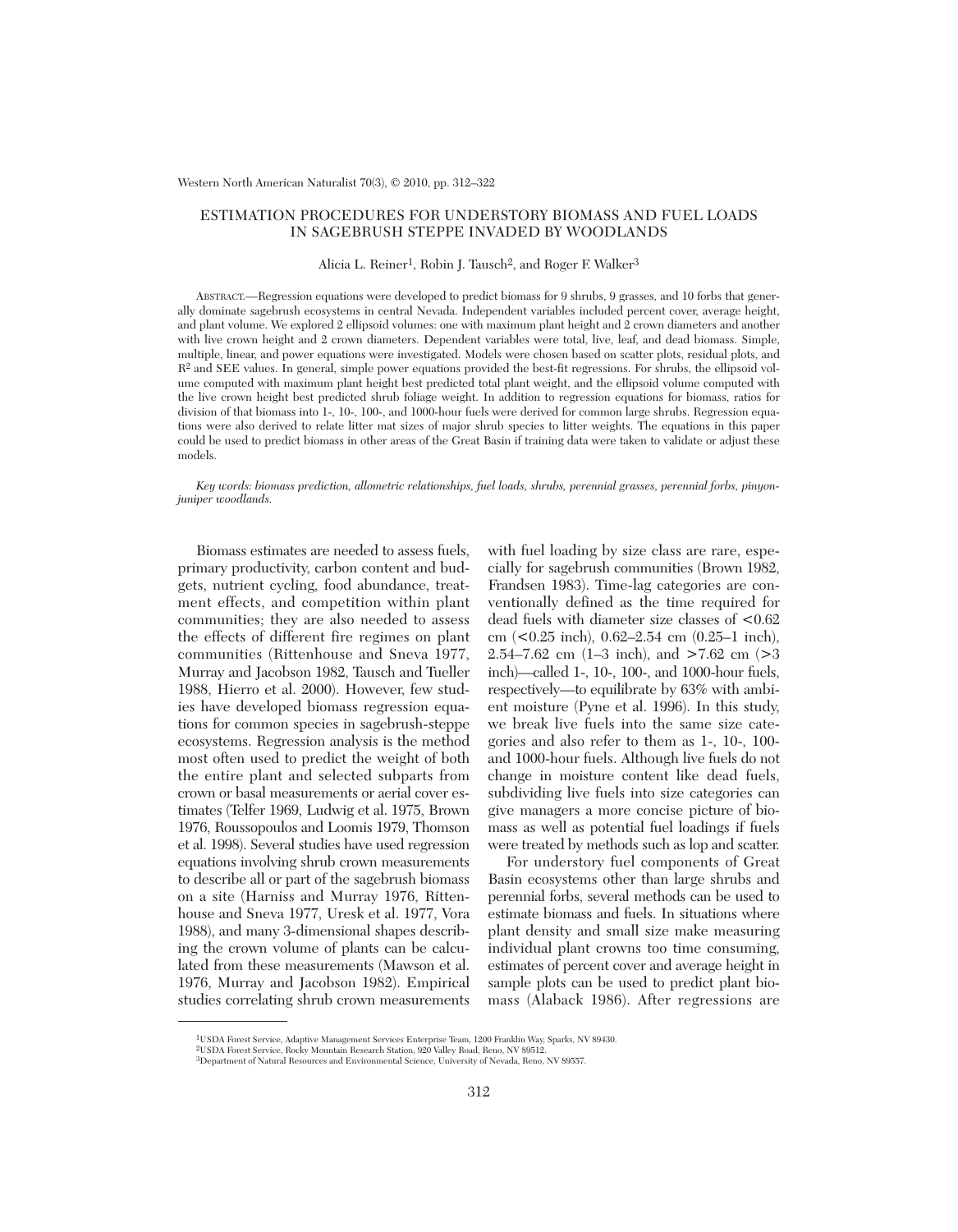TABLE 1. Stand characteristics differentiating the phases of woodland succession for Underdown Canyon, Nevada (adapted from Miller et al. 2008).

| Characteristics                      | Phase I<br>(low)                | Phase II<br>(mid)                           | Phase III<br>(high)               |
|--------------------------------------|---------------------------------|---------------------------------------------|-----------------------------------|
| Tree canopy                          | $1 - 25%$<br>$(\bar{x} = 12\%)$ | $26 - 60\%$<br>$(\bar{x} = 38\%)$           | $61 - 90\%$<br>$(\bar{x} = 74\%)$ |
| Tree biomass<br>$(kg \cdot ha^{-1})$ | 2152                            | 6722                                        | 14,213                            |
| Shrub laver                          | intact                          | nearly intact<br>to significant<br>thinning | $>75\%$ dead                      |

derived, destructive sampling can be reduced or eliminated, allowing for faster, less obtrusive field sampling. Few studies have quantified litter amounts associated with common shrubs within Great Basin ecosystems. Existing studies on sagebrush relate annual litter production, rather than actual litter mat, to shrub size and biomass (West and Gunn 1974, Mack 1977). In this study, we derived estimates of biomass contained in shrub litter mats based on litter mat area.

The purpose of this study was to develop regression equations to predict understory bio mass and fuel loads by species for common shrubs, grasses, and forbs in sagebrush ecosystems. The data will inform a larger ecological research project conducted in Underdown Canyon, Shoshone Mountains, Nevada (Reiner 2004, Dhaemers 2006). We hope these regression equations can serve, with minimal adjustments, as a basis for predicting biomass of the studied species in other sagebrush-steppe/ pinyon-juniper woodlands of Nevada. These re gression equations focus on predictions of live biomass for forbs and grasses and on predictions of foliage and live and dead fuels by timelag categories for larger shrubs.

#### **METHODS**

## Data Collection

We gathered data for shrubs, grasses, and forbs in research plots in Underdown Canyon, Shoshone Mountain Range, central Nevada  $(38^{\circ}10'$ N,  $117^{\circ}25'E)$ . The plots were located in sagebrush ecosystems on side-valley alluvial fans between 2070 and 2350 m (6800 and 7700 feet) and were stratified on each fan into the low, mid, and high tree-dominance areas (Table 1) that were present. The plots in Underdown Canyon are located on land managed by both the Humboldt-Toiyabe National Forest, Austin



Fig. 1. Plot layout showing a macroplot containing belt transects divided into quadrats.

Ranger District, and the Battle Mountain District of the Bureau of Land Management. The plots typify much of the sagebrush ecosystems of the central Great Basin that are being increasingly dominated by woodlands (Miller et al. 2008). Underdown Canyon is oriented east to west, and its geology is dominated by volcanic tuff. An intermittent stream runs down the canyon. Average yearly precipitation ranges from 23 cm at lower elevations to 50 cm at higher elevations, with most precipitation arriving in the winter and spring. Data were gathered in the summer of 2001 and 2002.

Within the canyon, the woodlands are characterized primarily by singleleaf pinyon (*Pinus monophylla* Torr. & Frém.), Utah juniper (*Juniperus osteosperma* [Torr.] Little), and scattered hybrids of Utah and western juniper (*Juniperus occidentalis* Hook.) (Terry et al. 2000). At the lower elevations, Wyoming big sagebrush (*Artemisia tridentata* Nutt. ssp. *wyomingensis* Beetle and Young), Sandberg bluegrass (*Poa se cunda* J. Presl), and bottlebrush squirreltail (*Elymus elymoides* [Raf.] Swezey) dominate

 $20 \times 50$ m plots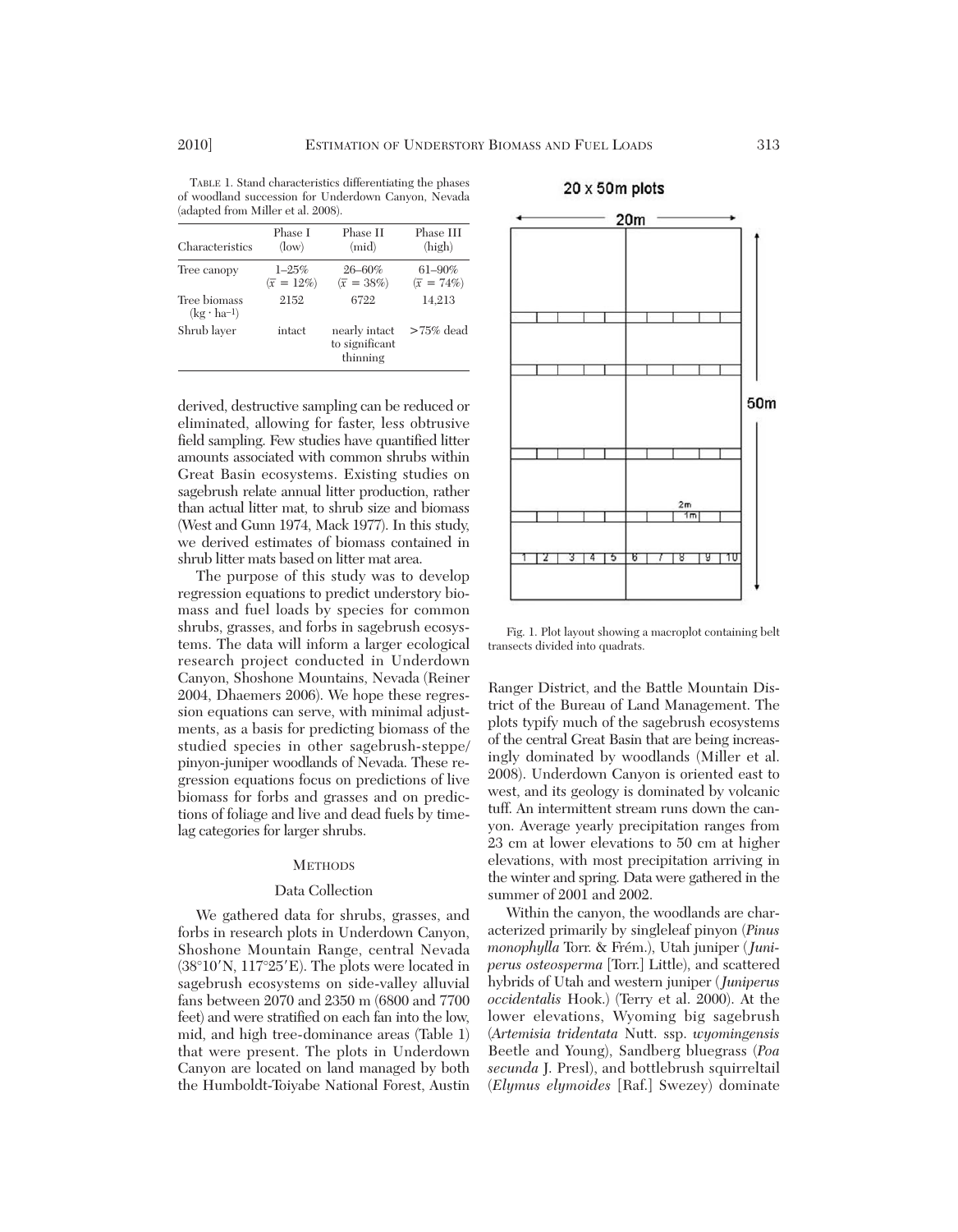the understory. At higher elevations, mountain big sagebrush (*Artemisia tridentata* Nutt. ssp. *vaseyana* [Rydb.] Beetle), Idaho fescue (*Festuca idahoensis* Elmer), and occasional little sagebrush (*Arte misia arbuscula* Nutt.) occupy the site. Vegetation occurs in patches of variable tree dominance classified as low, mid, and high tree dominance (Table 1) or Phase I, Phase II, and Phase III (Miller and Tausch 2001, Miller et al. 2008).

Biomass equations presented in this paper were developed in support of a larger study which involved understory sampling in forty  $50 \times 20$ -m macroplots stratified across low, mid, and high tree-dominance areas as well as 3 elevations: 2070–2100 m (6800–6900 ft); 2200– 2230 m (7200–7300 ft); and 2350 m (7700 ft) (Dhaemers 2006). Understory vegetation in each macroplot was sampled in fifty  $1 \times 2$ -m quadrats located contiguously along 5 belt transects positioned perpendicular to the long axis of the plot (Fig. 1). Belt transects were located in a stratified, random manner along the length of the plot and spanned the width of the plot. Data gathered within these plots will be used to calculate plant weight per unit area using the regressions presented here.

We used 2 methods to measure understory plant species in the quadrats. All shrubs rooted in the quadrats were measured by species using the following metrics: longest crown diameter, crown diameter perpendicular to the longest, maximum plant height, crown height of live foliage, and basal diameter (stem diameter 4 cm above the top of the litter layer). Percent of dead material comprising the crown of each shrub was also estimated. Perennial forbs were measured by species for 2 crown diameters and the maximum height, and perennial grasses were measured by species for 2 basal diameters and the maximum height. To facilitate the measuring process, when herbaceous plants were small and abundant, grasses and forbs were sampled by species in each quadrat by estimating the percent cover of their basal areas plus a measurement of average height throughout the quadrat.

For each transect, we collected one biomass sample of each species that was found in the transect. For each shrub measured as well as for each grass or forb where crown dimensions were measured, an individual of that species was randomly located off the end of the transect outside the macroplot, measured, and then clipped to ground level. Biomass for the species was

obtained by randomly selecting then clipping one subsampling quadrat on each transect. The shrubs were separated into live and dead categories of foliage, 1-, 10-, 100-, and 1000-hour fuels, and total biomass. Herbaceous species were also separated into live and dead portions prior to weighing when sufficient amounts of dead material were present. The samples were oven dried and weighed in the lab.

We sampled shrub litter mats in the summer of 2003 under 18 yellow rabbitbrush (*Chryso thamnus viscidiflorus* [Hook.] Nutt.) and 36 sage brush (a combination of mountain big sagebrush and Wyoming big sagebrush) plants. Shrub litter was sampled across the elevation gradient of the study area under shrubs growing outside of tree footprints to avoid sampling tree litter mats. A square  $10 \times 10$ -cm frame was placed approximately halfway between the stem and the outer edge of the litter mat of each shrub in order to gather samples representative of the entire litter mat (Brown 1982). The litter in each frame was collected from the  $O_i$  and  $O_e$  horizons. Full crown and litter mat dimensions were also taken for each shrub by measuring the longest diameter and the diameter perpendicular to the longest. We floated litter samples to remove rocks then dried and weighed the samples.

## Regression Analysis

We used several types of exploratory data analysis to choose the most appropriate regression models. We examined scatter plots, residual plots, and R2 statistics and performed some cross-validation exercises. We explored simple and multiple regressions with various independent variables in linear and curvilinear forms, because both are often used in biomass estimation (Rittenhouse and Sneva 1977, Murray and Jacobson 1982, Draper and Smith 1998, Hierro et al. 2000). When scatter plots of independent variables versus dependent variables suggested a curvilinear relationship, we examined the power equation; otherwise, we generally used the linear equation. We examined residual plots of Y versus DY and X versus DY as additional support for model choice. Scatter plots and R2 values were examined to choose between simple and multiple regression equations for situations in which more than one in dependent variable was available. Scatter and residual plots were used to check for outliers. We also created scatter plots of data by species, wherein data were grouped by elevation. These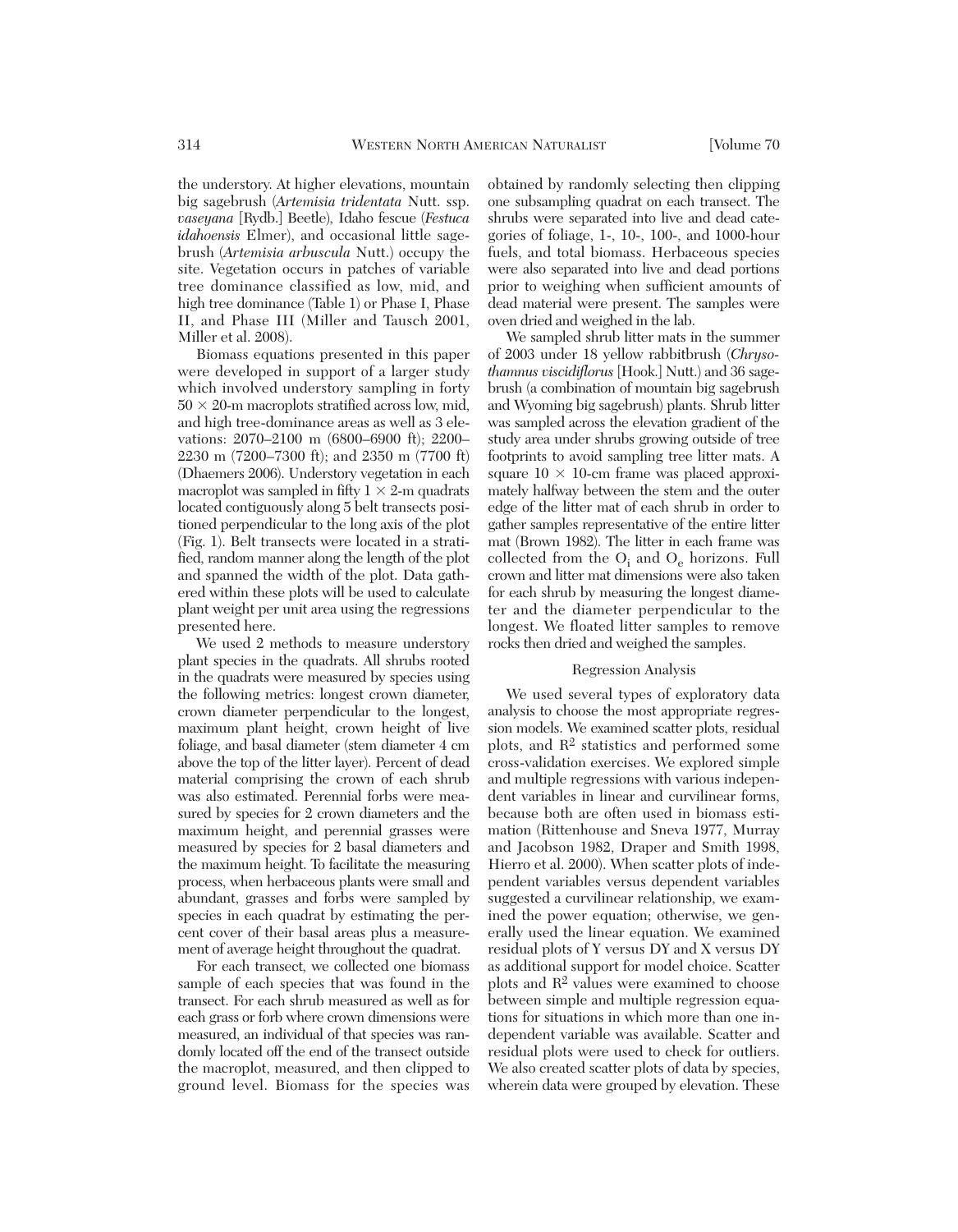scatter plots showed minor elevation trends for a few species but were not defined enough to make elevation an independent variable or factor by which to separate regressions.

We formed models from one or several potential independent variables. Many different volume shapes have been investigated to de scribe the shape of shrubs (Mawson et al. 1976, Murray and Jacobson 1982). We found that the ellipsoid volume calculated from crown measurements approximated shrub shape well. We calculated 2 types of ellipsoid volumes for shrubs. The first volume, VOL1, was calculated from the 2 crown diameters and the live foliage height and generally predicted foliage weight best. The second volume, VOL2, was calculated from the 2 crown diameters and the maximum shrub height and tended to predict total shrub weight best. Dependent variables were total weight, live weight, and foliage weight. A multiple regression model was created to estimate the weight of the fuel components for 100% dead-standing shrubs based on maximum height and basal diameter for which total dead weight was the dependent variable. The ellipsoid volume was also created for large and perennial forbs and grasses from height and diameter measurements. For small and abundant grasses and forbs measured with the percent cover and average height method, we calculated simple and multiple regressions using percent cover and height as independent variables.

#### **Ellipsoid linear regression model:**

 $w = a + bv$ 

where  $v =$  ellipsoid,  $w =$  total plant weight, and a, b = constants.

**Ellipsoid power regression model:**

 $w = a(v^b)$  or  $ln(w) = ln(a) + b ln(v)$ , where  $w$ ,  $v$ ,  $a$ , and  $b$  are defined as above.

**Ellipsoid volume 1:**

 $VOL1 = (3.14159/6) * H * C_1 * C_2$ 

and **ellipsoid volume 2:**

 $VOL2 = (3.14159/6) * F * C_1 * C_2,$ 

where  $H =$  maximum plant height,  $F =$  foliage height,  $C_1$  $=$  longest crown diameter,  $C_2 =$  crown diameter perpendicular to the longest.

#### **Area/height multiple linear regression model:**

 $w = a + b(A) + c(H)$ ,

where a, b,  $c =$  constants,  $A =$  area, and  $H =$  height.

## **Area/height multiple power regression model:**

 $w = a(A^{b})^*(H^c)$  or  $ln(w) = ln(a) + b ln(A) + c ln(H)$ , where *A, H,* a, b, and c are defined as above.

Size–weight regression models were created with linear and nonlinear regression analyses using a custom program which employs an iterative procedure (Tausch and Tueller 1988). To eliminate the potential for bias, data were not log transformed (Baskerville 1971). Scatter plots and residual plots were graphed in NCSS and Excel (NCSS 2001, Microsoft Corporation 2002). Regression equations were developed for each species where sample size was sufficient. All regression equations predict weight in grams from variables in cm,  $\text{cm}^2$ , or  $\text{cm}^3$ .

## Determinations of Shrub Fuel-Size Distribution

In order to predict the amounts of shrub fuel by size classes in the individual plants, we found it necessary to develop percentage multipliers derived from actual fuel-size distributions of the sampled shrub species. First, regression equations were used to predict foliage biomass, live biomass, and total biomass for the 3 largest shrub species: Wyoming big sagebrush, mountain big sagebrush, and yellow rabbitbrush. Then, data sets for the 3 shrub species mentioned above were combined, and fuel-size categories (1-, 10-, 100-, and 1000-hour live and dead) were estimated as percentages of total live or dead weight. Smaller shrubs that lacked the larger-diameter fuels made up a large portion of the population and, therefore, of the plants sampled. As a result, shrub sample sizes were sometimes too small for estimating the largerdiameter fuels, such as 100- and 1000-hour classes.

In the field, the amount of dead material varied considerably in each live shrub, and this variation appeared to be related to the level of tree competition. In areas of higher tree dominance, shrubs with large amounts of dead material were more frequent. To account for this variation, we divided samples of abundant shrub species into categories based on the field estimates of percent dead. We calculated percentages of field-sampled live and dead fuel by the fuel-size classes. Sampled plants grouped by the field-estimated percent dead were then compared with the actual percent-dead categories measured for the same plants and for the distributions of fuels by size category. Percent-dead category divisions were adjusted until the liveto-dead ratio and the distribution of fuel sizes for the field-estimated percent-dead category values best matched the actual measured percentages.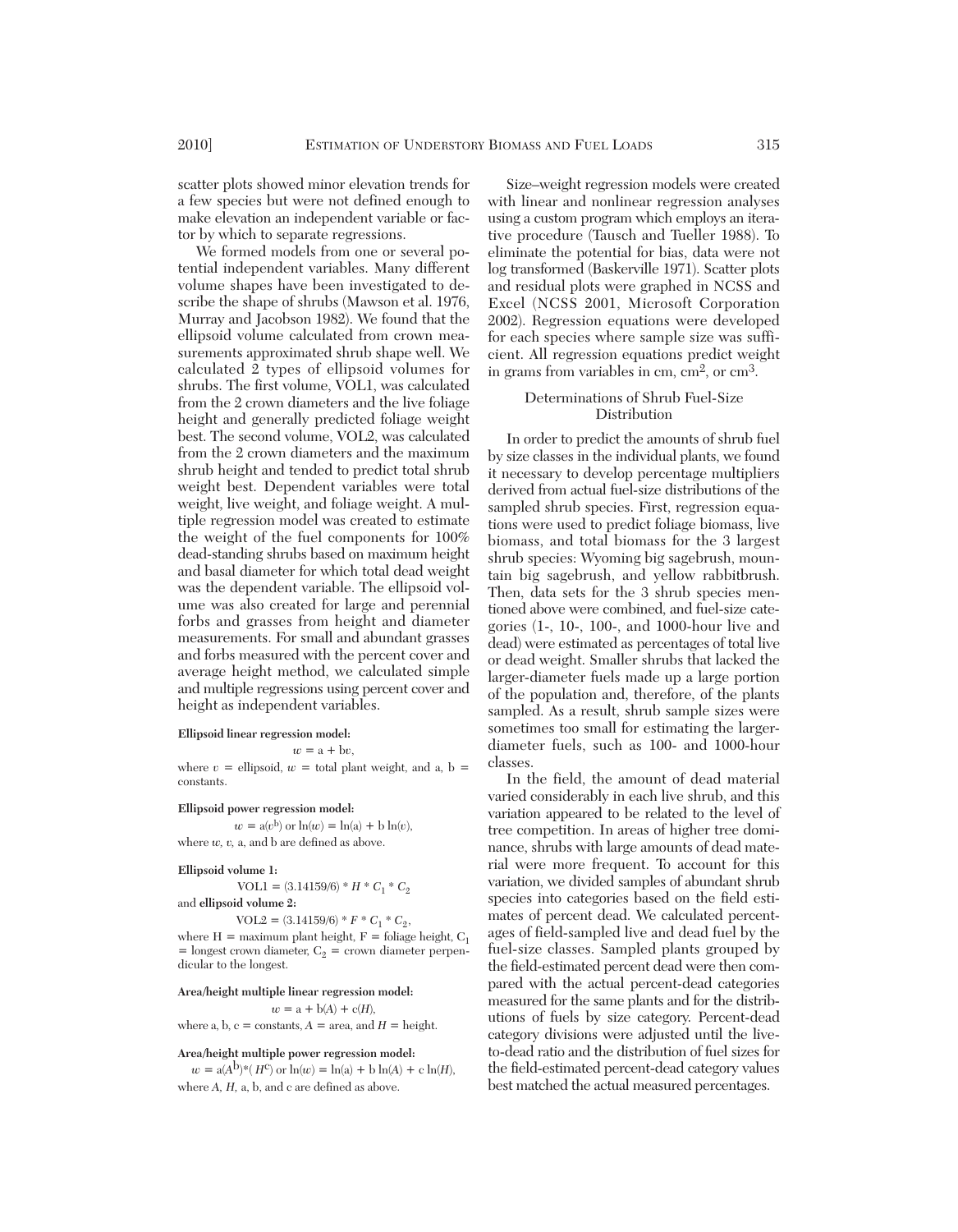|                                 |          |                | Time-lag class |                  |
|---------------------------------|----------|----------------|----------------|------------------|
| Field-estimated<br>percent dead | 1 hour   | $10$ hour      | $100$ hour     | $1000$ hour      |
| Live fuels                      |          |                |                |                  |
| $\theta$                        | 0.270    | 0.122          | 0.430          | $\theta$         |
| $1 - 15$                        | 0.155    | 0.147          | 0.595          | 0.021            |
| $16 - 50$                       | 0.158    | 0.280          | 0.467          | $\theta$         |
| $51 - 100$                      | 0.156    | 0.234          | 0.536          | $\boldsymbol{0}$ |
| Dead fuels                      |          |                |                |                  |
| $\theta$                        | $\Omega$ | $\overline{0}$ | $\theta$       |                  |
| $1 - 15$                        | 0.54     | 0.461          | $\theta$       |                  |
| $16 - 50$                       | 0.559    | 0.328          | 0.113          |                  |
| $51 - 100$                      | 0.405    | 0.387          | 0.209          |                  |

TABLE 2. Average proportions of live and dead fuels by time-lag class for *Artemisia tridentata wyomingensis, Artemisia tridentata vaseyana,* and *Chrysothamnus viscidiflorus,* combined, by field-estimated percent-dead category.

#### **RESULTS**

## Grass and Forb Equations

We utilized regression equations based on the ellipsoid volume for 10 species of bunch grasses and large forbs with life forms where the required crown dimension measurements were possible (Appendix 1). The most effective equations for biomass predictions varied by species. For a few of the forb species, the linear form was most effective in predicting plant weight  $(R^2 = 0.61$  to  $R^2 = 0.99$ ). For the remaining forbs and the 2 grass species, the power regression predicted biomass most effectively  $(R^2 =$ 0.41 to  $\mathbb{R}^2 = 0.81$ .

We formulated simple and multiple regression equations for the smaller grasses and forbs measured in the field using their percent cover and average height (Appendix 2). Percent cover converted to an area (cm2) generally predicted biomass better than average height. We did not add average height to the regression equation if R2 and scatter and diagnostic plots did not support its inclusion. For 4 live forbs and 3 grasses, a multiple power regression using both area and average height worked best ( $R^2 = 0.33$  to  $R^2 = 0.99$ ). Tall woolly buckwheat (*Eriogonum elatum*) was best predicted with multiple linear regression  $(R^2 = 0.62)$ . Four grass-like species were best predicted with a power regression using only area ( $R^2 = 0.50$  to  $R^2 = 0.95$ ). The best-fit regression equations for Great Basin wildrye (*Leymus cinereus*) and Sandberg bluegrass were linear regressions with area only  $(R^2 =$ 0.34 to  $\mathbb{R}^2 = 0.49$ . The Sandberg bluegrass data set had the lowest  $R^2$ , despite the fact that it had the largest number of observations

of all the grasses and forbs. Small size, irregular shape, and scattered distributions were challenges to cover estimation, and thus to fitting a cover/weight regression equation to this species.

## Determinations of Shrub Fuel-Size **Distribution**

For the 3 most abundant shrub species (Wyoming big sagebrush, mountain big sagebrush, and yellow rabbitbrush), 3–4 categories based on percent dead were found to provide the best results. The percent-dead categories found to best predict Wyoming big sagebrush biomass and fuel-size class distributions were 0, 1–15, 16–50, and 51–100 (Table 2). Categories for mountain big sagebrush were 0–15, 16–50, and 51–100. The distributions of the big sagebrush species were similar, as both had a majority of the plants in the 16–50-percent-dead category. For rabbitbrush the categories were 0, 1–50, and 51–100, reflecting how rabbitbrush generally has a higher ratio of live-to-dead material. The rabbitbrush differed from sagebrush in that over one-half of the plants were in the lowest percent-dead category, having no discernible dead material.

Amounts of dead fuels by time-lag category for each plant are calculated for each percentdead category by multiplying the total dead weight by the average percentages of each fuel size determined from the measured plants. This procedure is repeated for live fuels using the live fuel-multipliers. Less abundant shrubs species for which few samples were gathered were not separated into percent-dead categories for fuel estimation.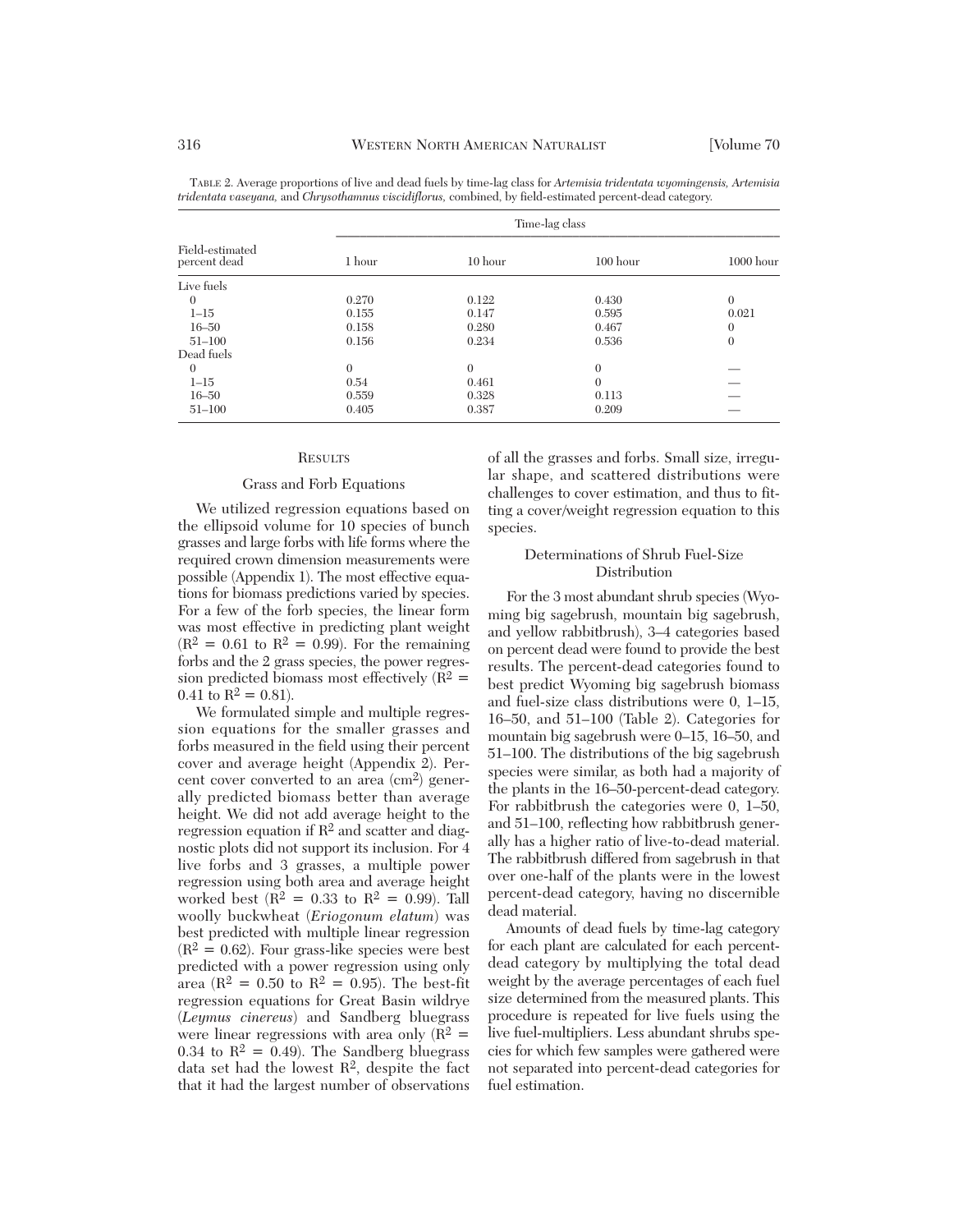| Percent<br>dead | y | A                     |                       | $x_1$            | Equation     | $\boldsymbol{n}$ | <b>SEE</b><br>(% of mean) | R <sup>2</sup> |
|-----------------|---|-----------------------|-----------------------|------------------|--------------|------------------|---------------------------|----------------|
| $\theta$        | L | $1.81 \times 10^{-2}$ | $7.19 \times 10^{-1}$ | VOL <sub>2</sub> | $y = a(x^b)$ | 104              | 95.8                      | 0.56           |
| $\Omega$        | F | $1.35 \times 10^{-2}$ | $6.38 \times 10^{-1}$ | VOL2             | $y = a(x^b)$ | 103              | 109.3                     | 0.46           |
| $1 - 50$        | T | $3.18 \times 10^{-2}$ | $6.74 \times 10^{-1}$ | VOL2             | $y = a(x^b)$ | 64               | 54.5                      | 0.72           |
| $1 - 50$        | L | $4.54 \times 10^{-2}$ | $5.94 \times 10^{-1}$ | VOL <sub>2</sub> | $y = a(x^b)$ | 64               | 60.1                      | 0.63           |
| $1 - 50$        | F | $2.66 \times 10^{-2}$ | $5.18 \times 10^{-1}$ | VOL <sub>2</sub> | $y = a(x^b)$ | 64               | 87.1                      | 0.38           |
| $51 - 99$       | T | $4.05 \times 10^{-6}$ | $1.54 \times 10^{0}$  | VOL <sub>2</sub> | $y = a(x^b)$ | 37               | 52.3                      | 0.93           |
| $51 - 99$       |   | $1.55 \times 10^{-5}$ | $1.33 \times 10^{0}$  | VOL2             | $y = a(x^b)$ | 37               | 52.8                      | 0.92           |
| $51 - 99$       | F | $1.18 \times 10^{-3}$ | $8.18 \times 10^{-1}$ | VOL2             | $y = a(x^b)$ | 37               | 86.8                      | 0.65           |
| 100             | D | $5.32 \times 10^{-2}$ | $1.69 \times 10^{0}$  | HТ               | $y = a(x^b)$ | 37               | 89.9                      | 0.26           |

TABLE 3. Regression equations used to predict various subsets of *Chrysothamnus vicsidiflorus* weight (*y*) in grams for various percent-dead categories. Variables are as defined in Appendix 3.

#### Shrub Regression Analyses

We developed separate regression models to predict total weight, live weight, and foliage weight for each percent-dead category for each of 3 more abundant shrub species: Wyoming big sagebrush, mountain big sagebrush (Appendixes 3, 4), and yellow rabbitbrush (Table 3). The simple power equation best fit the data in all but 2 cases. These exceptions, both standing-dead sagebrush cases, were best predicted with multiple power equations using height and basal diameter as independent variables. The ellipsoid volume based on maximum shrub height (VOL2) predicted total and live weight better than VOL1, which was based on foliage height. VOL1 was a better predictor of foliage weight than VOL2. Individual regressions formed to predict total and live weight for the selected biomass components within each percent-dead category had  $\mathbb{R}^2$  values between 0.56 and 0.94.  $\mathbb{R}^2$  values for equations predicting foliage biomass were the lowest for predicting the foliage biomass of shrubs more than one-half dead ( $R^2$  = 0.31 to  $\mathbb{R}^2 = 0.65$ . For shrubs less than onehalf dead, the prediction of foliage had  $\mathbb{R}^2$  values of 0.46 to 0.87. Although  $\mathbb{R}^2$  values for equations predicting the total dead weight of 100% dead plants were quite low (0.26–0.60), dead-standing shrubs make up a very small portion of fuel loads, and use of these equations to predict biomass should not drastically affect total landscape fuel loads. Results are divided into fuel-load categories using the total biomass estimate and the information in Table 2.

Sample sizes were small for the 5 less abundant species of shrubs and semishrubs: low sagebrush, mormon tea (*Ephedra viridis* Cov), slenderbush buckwheat (*Eriogonum* *microthecum* Nutt*.*), prickly phlox (*Leptodactylon pungens* [Torr.] Nutt.), and mountain snowberry (*Symphoricarpos oreophilus* A. Gray). Consequently, we did not divide the data sets into percent-dead categories to create regression equations to predict percentages of fuels (Ap pendix 5). When available, data from 2002 were added to data from 2001 for all of these species. Due to lack of distinct leaves or small sample sizes, we did not create separate regression equations for foliage weight for mormon tea or the semishrubs. The power equation and VOL2 yielded the best models for these shrubs. When it was found in abundance, we measured slenderbush eriogonum using the percent-cover method and used a multiple regression equation of percent cover and average height. Percentages of fuels by time-lag class for the less abundant shrubs and semishrubs were derived the same as for the more abundant shrubs, using the ratios in Appendix 6.

#### Shrub Litter Analysis

The amounts of litter under sagebrush did not differ among species, so the data sets for mountain big sagebrush and Wyoming big sagebrush were combined for analysis. However, the amounts of litter were higher at the upper elevations, so we created separate sagebrush regression equations for litter collected above and below 2290 m (7500 ft) elevation. The larger sagebrush litter loads at upper elevations appear to reflect the greater productivity found at these sites as a result of higher water availability. For both sagebrush and rabbitbrush, the litter mat area averaged 79% of the crown area. Litter equations were based on the area of the litter mat under the sagebrush. Regression equation fit for sagebrush had  $\mathbb{R}^2$  values of 0.74 and 0.75 for above and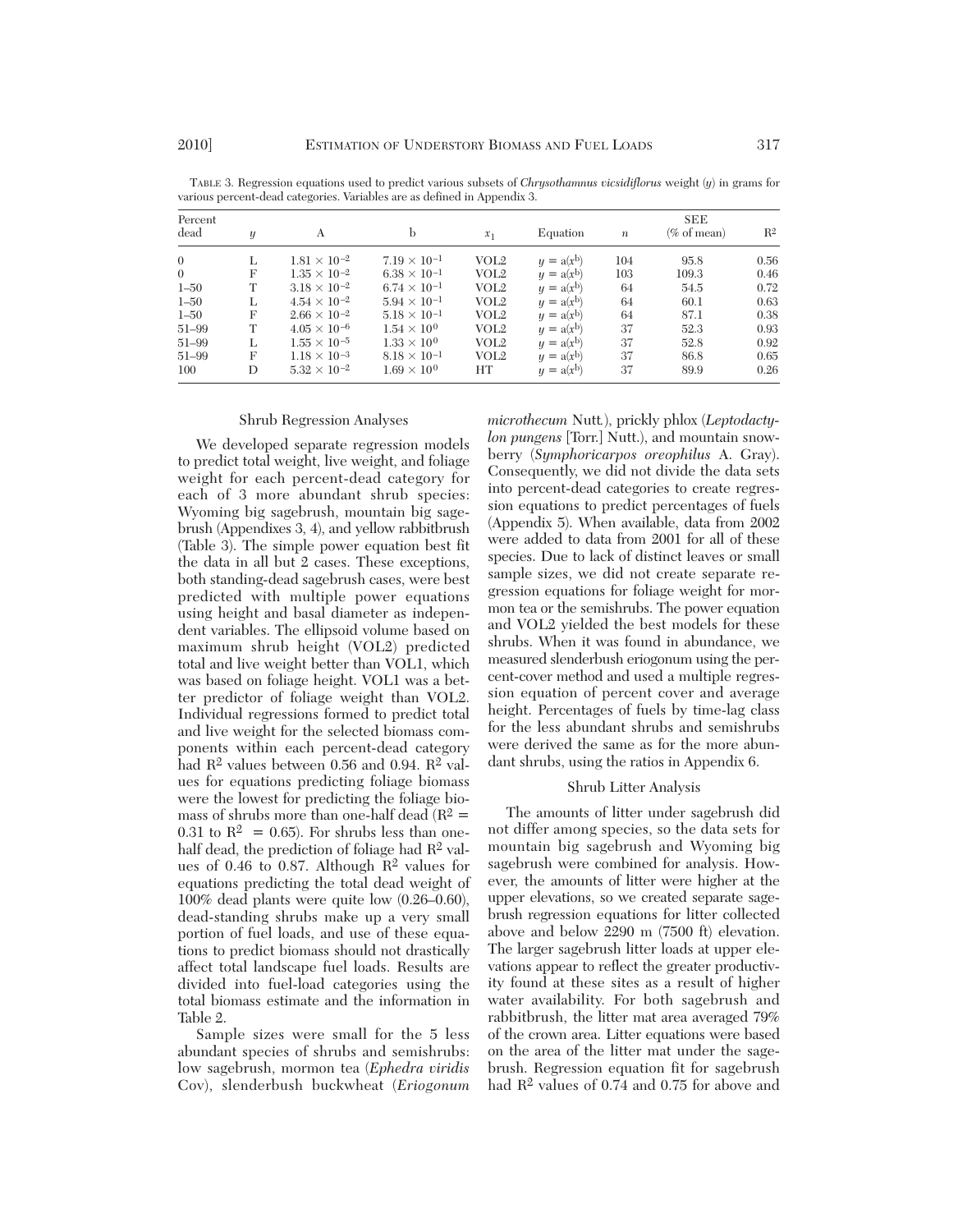below 2290 m elevation, respectively (Appendix 7). There was too much variation in the 16-sample rabbitbrush data set to create a useful regression. The median density of  $0.016$  g $\cdot$ cm–2 was used to estimate rabbitbrush litter biomass based on the area of each litter mat.

#### **DISCUSSION**

Results of this research are comparable to previous related efforts. Rittenhouse and Sneva (1977) found the height and crown diameters of Wyoming big sagebrush to be well correlated to both the weight of leaf and of woody shrub material.  $R^2$  values for Wyoming big sagebrush from this study are comparable to those found by Rittenhouse and Sneva (1977), considering that regression equations in this study were formulated specifically for each of several percent-dead categories. Although our methods differed widely from Frandsen (1983), a comparison of results is interesting. We found most live woody shrub weight to fall within the 100 hour time-lag category and most dead woody shrub weight to fall in the 1-hour category. However, Frandsen found most woody shrub mass (live and dead combined) to fall in the 10-hour time-lag category for shrubs comparable in size to shrubs in our study (height 0.4–0.6 m).

Although the crown-dimension measurement method was too time consuming a technique to use in areas with a high density of small perennial plants or annual species, it produced data sets with less variation than the percent cover method. For example, Idaho fescue was measured using both methods. The 20 plants measured with the crown measurement method produced a regression  $R^2$  of 0.75; whereas the 107 plots measured with the percent cover method had an  $\mathbb{R}^2$  of 0.66. Some of the variation lowering R2 values for data sets from the percent cover method could be due to the difficulty field-data collectors had with consistently identifying the percent cover of small and sparsely distributed plants.

The effect of increasing tree dominance on the shrub species had a significant impact on shrub biomass prediction. When a measure of the amount of dieback, or relative proportion of dead material, in the shrub was determined, the precision of the predictions improved.

Many of the less abundant species of grasses and forbs had too few samples available for re gression analysis by individual species. Generic

grass and forb regressions were created to predict the weights of species for which sample sizes were not sufficient for single species re gressions. Samples from several less abundant species were combined to create these regressions. These equations are specific to predicting the biomass for the rarer species in the larger Underdown Canyon study and are therefore not discussed in this paper. They are available in Reiner (2004).

In choosing models to describe plant size– weight regressions, we found several tools useful. Graphical analyses such as scatter plots and residual plots are useful in determining potential models and model fit.  $\mathbb{R}^2$  is a useful measure when used in conjunction with other plots and statistics. Cross-validation and bootstrapping procedures using iterative programming could also be used to evaluate model predictive capabilities. When an exceedingly large data set is not available, the PRESS statistic (Green 1983) might be a useful tool to diagnose the predictive capabilities of various models. Tree regressions might be interesting to apply to various measurements and environmental variables—such as elevation, tree dominance, aspect, and climate—to determine the most influential factors for multiple regressions (Brieman et. al. 1984).

Care should be taken in applying these regression equations to other geographic areas. We created these regressions from plants in one canyon; thus the data set may not be representative of these species in other areas. Also, these models were constructed from data obtained in 2001 and 2002, which were years with nearly average precipitation. Plants respond physiologically to climatic variables (Rittenhouse and Sneva 1977), and so the applicability of these regressions to plants in climatic regimes that vary across space could be questionable.

#### LITERATURE CITED

- ALABACK, P.B. 1986. Biomass regression equations for understory plants in coastal Alaska: effects of species and sampling design on estimates. Northwest Science 60:90–103.
- BASKERVILLE, G.L. 1971. Use of logarithmic regression in the estimation of plant biomass. Canadian Journal of Forestry 2:49–53.
- BRIEMAN, L., J.H. FRIEDMAN, R.A. OLSHEN, AND C.J. STONE. 1984. Classification and regression trees. Chapman and Hall/CRC, Washington, DC.
- BROWN, J.K. 1976. Estimating shrub biomass from basal stem diameters. Canadian Journal of Forest Research 6:153–158.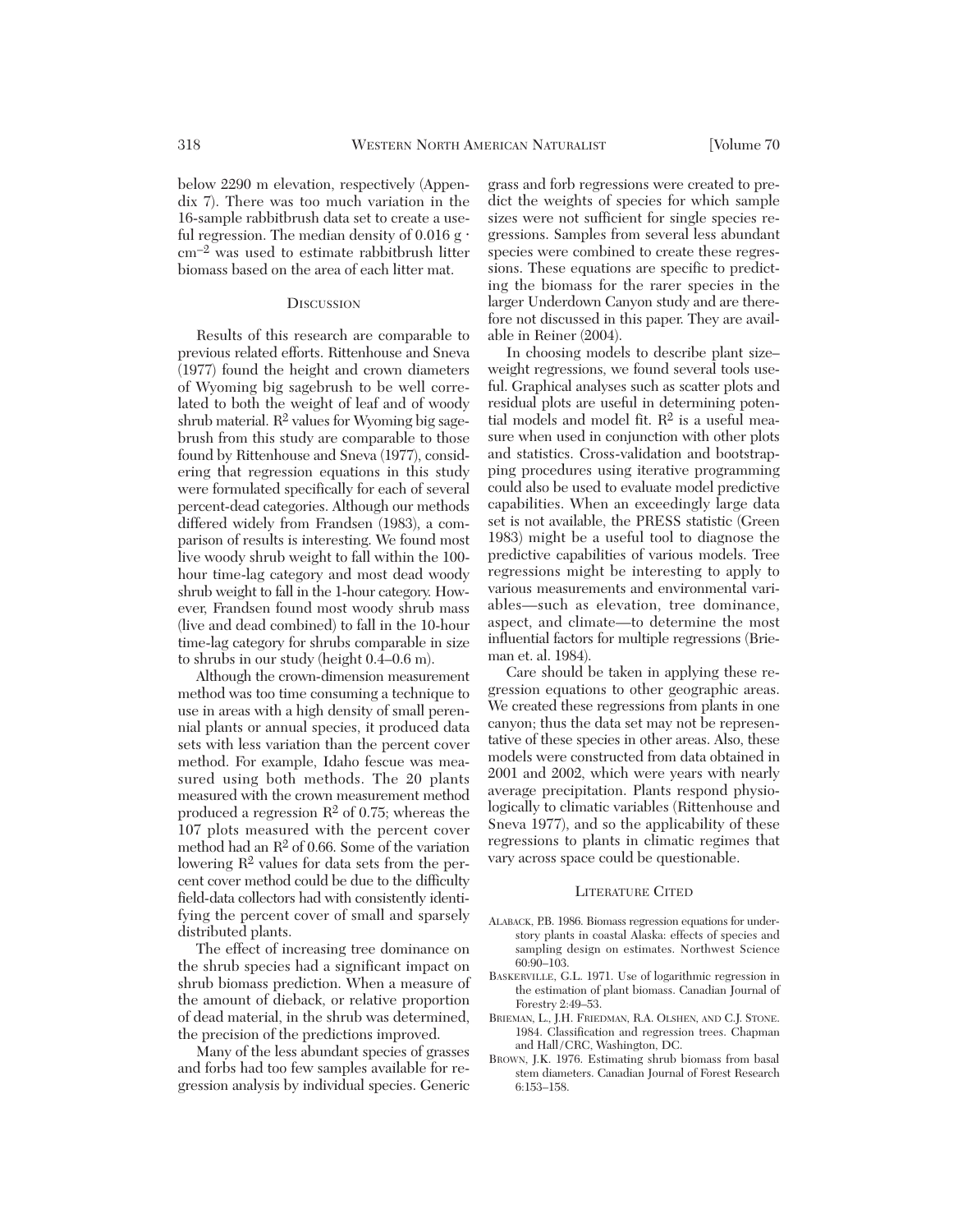- \_\_\_\_\_\_. 1982. Fuel and fire behavior prediction in big sagebrush. Research Paper INT-290, USDA Forest Service, Ogden, UT.
- DHAEMERS, J.M. 2006. Vegetation recovery following spring prescribed fire in pinyon-juniper woodlands of central Nevada: effects of elevation and tree cover. Master's thesis, University of Nevada, Reno, NV.
- DRAPER, N.R., AND H. SMITH. 1998. Applied regression analysis. 3rd edition. John Wiley & Sons, Inc., New York, NY.
- FRANDSEN, W.H. 1983. Modeling big sagebrush as a fuel. Journal of Range Management 36:596–600.
- GREEN, E.J. 1983. Evaluating the predictive capabilities of regressions with PRESS. Forest Science 29:712– 714.
- HARNISS, R.O., AND R.B. MURRAY. 1976. Reducing bias in dry leaf weight estimates of big sagebrush. Journal of Range Management 29:430–432.
- HIERRO, J.L., L.C. BRANCH, D. VILLARREAL, AND K.L. CLARK. 2000. Predictive equations for biomass and fuel characteristics of Argentine shrubs. Journal of Range Management 53:617–621.
- LUDWIG, J.A., J.F. REYNOLDS, AND P.D. WHITSON. 1975. Size-biomass relationships of several Chihuahuan desert shrubs. American Midland Naturalist 94:451– 461.
- MACK, R.N. 1977. Mineral return via the litter of *Artemisia tridentata.* American Midland Naturalist 97:189–197.
- MAWSON, J.C., J.W. WARD, AND R.M. DEGRAAF. 1976. Program HTVOL: the determination of tree crown volume by layers. Research Paper NE 354, USDA Forest Service, Upper Darby, PA.
- MICROSOFT CORPORATION. 2002. Microsoft Excel [software]. Redmond, WA. Available from: http://www .microsoft.com
- MILLER, R.F., AND R.J. TAUSCH. 2001. The role of fire in pinyon and juniper woodlands: a descriptive analysis. Pages 15–30 *in* K.E.M. Gassir and T.P. Wilson, editors, Invasive species: the role of fire in the control and spread of invasive species symposium. Miscellaneous Publication No. 11, Tall Timbers Research Station, Tallahassee, FL.
- MILLER, R.F., R.J. TAUSCH, D.E. MCARTHUR, D.D. JOHN-SON, AND S.C. SANDERSON. 2008. Age structure and expansion of pinyon-juniper woodlands: a regional perspective in the Intermountain West. Research Paper RMRS-RP-69, USDA Forest Service, Rocky Mountain Research Station, Fort Collins, CO. 15 pp.
- MURRAY, R.B., AND M.Q. JACOBSON. 1982. An evaluation of dimension analysis for predicting shrub biomass. Journal of Range Management 35:451–454.
- NCSS. 2001. NCSS statistical software. 329 North 1000 East, Kaysville, UT 84037.
- PYNE, S.J., P.L. ANDREWS, AND R.D. LAVEN. 1996. Introduction to wildland fire. 2nd edition. John Wiley & Sons, Inc., New York, NY.
- REINER, A.L. 2004. Fuel load and understory community changes associated with varying elevation and pinyonjuniper dominance. Master's thesis, University of Nevada, Reno, NV.
- RITTENHOUSE, L.R., AND F.A. SNEVA. 1977. A technique for estimating big sagebrush production. Journal of Range Management 30:68–70.
- ROUSSOPOULOS, P.J., AND R.M. LOOMIS. 1979. Weights and dimensional properties of shrubs and small trees of the Great Lakes conifer forest. Research Paper 178, North Central Experiment Station, USDA Forest Service.
- TAUSCH, R.J., AND P.T. TUELLER. 1988. Comparison of regression methods for predicting single-leaf pinyon phytomass. Great Basin Naturalist 48:39–45.
- TELFER, E.S. 1969. Weight–diameter relationships for 22 woody species. Canadian Journal of Botany 47:1851– 1855.
- TERRY, R.G., R.S. NOWAK, AND R.J. TAUSCH. 2000. Genetic variation in chloroplast and nuclear ribosomal DNA in Utah juniper (*Juniperus osteosperma,* Cupressa ceae): evidence for interspecific gene flow. American Journal of Botany 87:250–258.
- THOMSON, E.F., S.N. MIRZA, AND J. AFZAL. 1998. Predicting the components of aerial biomass of fourwing saltbush from shrub height and volume. Journal of Range Management 51:323–325.
- URESK, D.W., R.O. GILBERT, AND W.H. RICKARD. 1977. Sampling big sagebrush for phytomass. Journal of Range Management 30:311–314.
- VORA, R.S. 1988. Predicting biomass of five shrub species in northeastern California. Journal of Rangeland Management 41:63–65.
- WEST, N.E., AND C. GUNN. 1974. Phenology, productivity and nutrient dynamics of some cool desert shrubs. US/IBP Desert Biome Research Memo 47-7.

*Received 28 May 2009 Accepted 18 February 2010*

APPENDIX 1. Regression equations used to predict total plant weight (*y*) in grams for grasses and forbs from the ellipsoid volume  $(x)$  in  $cm<sup>3</sup>$  calculated from crown dimensions.

| Percent                  | a                      | b                     | Equation     | $\boldsymbol{n}$ | <b>SEE</b><br>(% of mean) | $R^2$ |
|--------------------------|------------------------|-----------------------|--------------|------------------|---------------------------|-------|
| Antennaria rosea         | $7.45 \times 10^{-2}$  | $4.76 \times 10^{-1}$ | $y = a(x^b)$ | 24               | 50.1                      | 0.64  |
| Arabis holboellii        | $1.94 \times 10^{-2}$  | $4.95 \times 10^{-3}$ | $y = a + bx$ | 25               | 82.8                      | 0.61  |
| Astragalus purshii       | $-1.08 \times 10^{-1}$ | $3.68 \times 10^{-2}$ | $y = a + bx$ | 11               | 41.4                      | 0.80  |
| Cryptantha flavoculata   | $1.41 \times 10^{-2}$  | $8.28 \times 10^{-1}$ | $y = a(x^b)$ | 55               | 74.5                      | 0.34  |
| Eriogonum elatum         | $1.40 \times 10^{-1}$  | $3.61 \times 10^{-1}$ | $y = a(x^b)$ | 11               | 58.3                      | 0.41  |
| Eriogonum umbellatum     | $1.63 \times 10^{0}$   | $1.13 \times 10^{-3}$ | $y = a + bx$ | 35               | 58.7                      | 0.70  |
| Lupinus caudatus         | $1.41 \times 10^{-3}$  | $9.80 \times 10^{-1}$ | $y = a(x^b)$ | 85               | 70.1                      | 0.81  |
| Lygodesmia spinosa       | $2.03 \times 10^{-1}$  | $5.06 \times 10^{-4}$ | $y = a + bx$ | 19               | 22.8                      | 0.99  |
| Achnatherum thurberianum |                        |                       |              |                  |                           |       |
| and <i>Stipa comata</i>  | $2.13 \times 10^{-1}$  | $2.66 \times 10^{-1}$ | $y = a(x^b)$ | 16               | 35.9                      | 0.62  |
| Festuca idahoensis       | $3.08 \times 10^{-2}$  | $7.20 \times 10^{-1}$ | $y = a(x^b)$ | 20               | 44.4                      | 0.75  |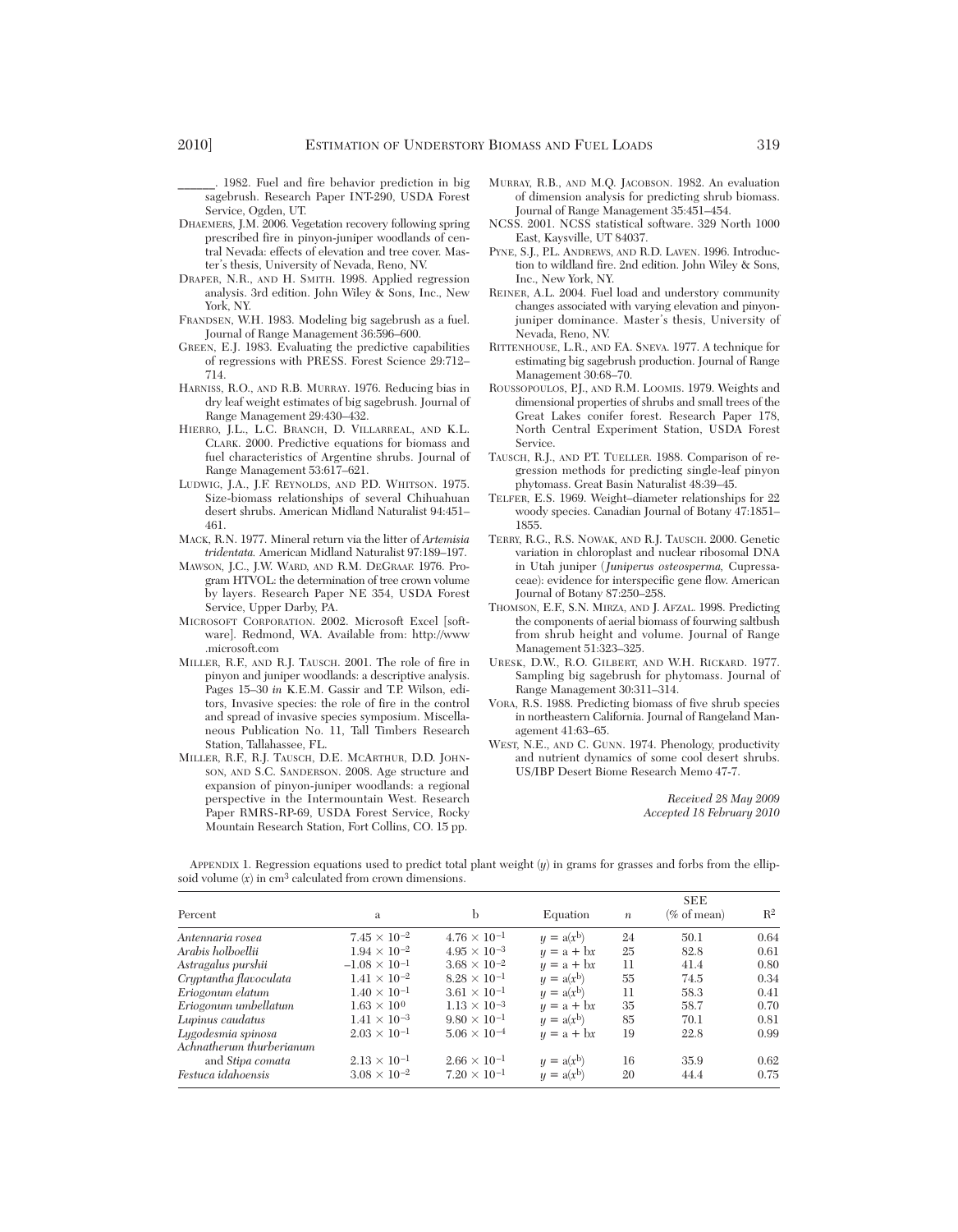| = average height (cm) of aerial percent cover estimated samples                             |                                                                           |                       |         |                       |                  |                                                                                                                                                                                                                                                                                                                                                                                                                                    |                                               |                  |                |
|---------------------------------------------------------------------------------------------|---------------------------------------------------------------------------|-----------------------|---------|-----------------------|------------------|------------------------------------------------------------------------------------------------------------------------------------------------------------------------------------------------------------------------------------------------------------------------------------------------------------------------------------------------------------------------------------------------------------------------------------|-----------------------------------------------|------------------|----------------|
| Species                                                                                     | ದ                                                                         | ā                     | ਸ਼      | $b_2$                 | $\mathfrak{L}_2$ | Equation                                                                                                                                                                                                                                                                                                                                                                                                                           | (% of mean)<br><b>SEE</b>                     | $\boldsymbol{n}$ | R <sup>2</sup> |
| Arenaria aculeata                                                                           | $1.85 \times 10^{-1}$                                                     | $7.14 \times 10^{-7}$ |         | $4.27 \times 10^{-1}$ | Ë                | $a((x_1^{b1})(x_2^{b2}))$<br>$\mathbf{I}$                                                                                                                                                                                                                                                                                                                                                                                          | 75.7                                          | 4                | 0.47           |
| Eriogonum elatum                                                                            | $-9.23 \times 10^{-2}$                                                    | $1.51 \times 10^{-2}$ |         | $2.66 \times 10^{-1}$ | E                | $=$ a + (b <sub>1</sub> x <sub>1</sub> ) + (b <sub>2</sub> x <sub>2</sub> )                                                                                                                                                                                                                                                                                                                                                        | 97.8                                          | 38               |                |
| Lupinus caudatus                                                                            |                                                                           | $6.60 \times 10^{-1}$ | ≺ ≺     | $3.24 \times 10^{-1}$ | E                | = $a((x_1^{b_1})(x_2^{b_2}))$                                                                                                                                                                                                                                                                                                                                                                                                      | 97.8                                          |                  |                |
| Phlox hoodii                                                                                | $\begin{array}{c} 1.52\times 10^{-1}\\ 6.44\times 10^{-2} \end{array}$    | $7.75 \times 10^{-1}$ | ≺       | $6.26 \times 10^{-1}$ | E                | $\mathbf{a}((x_1^{\mathrm{b1}})(x_2^{\mathrm{b2}})$<br>$\mathbf{I}$<br>$\tilde{a}$                                                                                                                                                                                                                                                                                                                                                 | 62.0                                          | $163$ $75$       |                |
| Crepis accuminata                                                                           | $9.68\times10^{-2}$                                                       | $5.95 \times 10^{-1}$ | ≺       | $1.37 \times 10^{-1}$ | Ë                | $\mathsf{I}$                                                                                                                                                                                                                                                                                                                                                                                                                       | 55.9                                          | $\Gamma$         |                |
| Carex vallicola                                                                             | $4.76\times10^{-3}$                                                       | $1.39\times10^{0}$    | ≺       |                       |                  | = $a((x_1^{b1})(x_2^{b2}))$<br>= $a(x^b)$<br>$\mathsf{I}$<br>$\tilde{a}$                                                                                                                                                                                                                                                                                                                                                           | 22.3                                          | Ŀ                |                |
| Achnatherum thurberianum                                                                    |                                                                           |                       |         |                       |                  |                                                                                                                                                                                                                                                                                                                                                                                                                                    |                                               |                  |                |
| and Stipa comata                                                                            | $2.24 \times 10^{-2}$                                                     | $9.44 \times 10^{-1}$ | ≺       | $3.19 \times 10^{-1}$ | Ë                | $\mathbf{a}((x_1{}^{\mathrm{b}1})(x_2{}^{\mathrm{b}2}))$<br>$\mathsf{II}$                                                                                                                                                                                                                                                                                                                                                          | 47.2                                          | సె               | 0.81           |
| Elymus elymoides                                                                            | $3.42 \times 10^{-2}$                                                     | $9.65 \times 10^{-1}$ | ≺       |                       |                  | $\mathbf{a}(\mathbf{x}^\mathrm{b})$<br>$\mathsf{II}$                                                                                                                                                                                                                                                                                                                                                                               | 106.9                                         | 128              | 0.50           |
| Festuca idahoensis                                                                          | $5.47\times10^{-1}$                                                       | $5.78 \times 10^{-1}$ | $\prec$ |                       |                  | $a(x^b)$<br>$\mathbf{I}$                                                                                                                                                                                                                                                                                                                                                                                                           | 61.3                                          | 107              |                |
| Koleria machrantha                                                                          |                                                                           | $5.86 \times 10^{-1}$ | $\prec$ |                       |                  | $= a(xb)$<br>$\tilde{a}$                                                                                                                                                                                                                                                                                                                                                                                                           | 50.4                                          | 57               |                |
| Leymus cinerus                                                                              | $\begin{array}{l} 2.78 \times 10^{-1} \\ 2.87 \times 10^{0} \end{array}$  | $3.45 \times 10^{-3}$ | ≺       |                       |                  | $a + bx$<br>$y =$                                                                                                                                                                                                                                                                                                                                                                                                                  | 65.3                                          | 16               |                |
| Poa fendleriana                                                                             | $\begin{array}{c} 5.51 \times 10^{-1} \\ 1.34 \times 10^{-1} \end{array}$ | $1.20 \times 10^{-2}$ | ≺       |                       |                  | $=$ $a + b$                                                                                                                                                                                                                                                                                                                                                                                                                        | 54.9                                          | $\overline{21}$  |                |
| Poa secunda                                                                                 |                                                                           | $2.64 \times 10^{-1}$ | ≺       | $4.26 \times 10^{-1}$ | Ë                | $= a(x_1^{b_1})(x_2^{b_2})$<br>$\tilde{a}$                                                                                                                                                                                                                                                                                                                                                                                         | 76.5                                          | 185              |                |
| <b>Bromus</b> tectorum                                                                      | $8.88\times10^{-3}$                                                       | $4.54 \times 10^{-1}$ |         | 1.32                  | Ë                | $a((x_1^{b1})(x_2^{b2}))$<br>$\mathsf{I}$                                                                                                                                                                                                                                                                                                                                                                                          | 20.6                                          |                  | 0.99           |
|                                                                                             |                                                                           |                       |         |                       |                  |                                                                                                                                                                                                                                                                                                                                                                                                                                    |                                               |                  |                |
|                                                                                             |                                                                           |                       |         |                       |                  |                                                                                                                                                                                                                                                                                                                                                                                                                                    |                                               |                  |                |
|                                                                                             |                                                                           |                       |         |                       |                  |                                                                                                                                                                                                                                                                                                                                                                                                                                    |                                               |                  |                |
|                                                                                             |                                                                           |                       |         |                       |                  | $F = \text{foliage weight}(g)$ , $L = \text{live weight}(g)$ , $\overline{T} = \text{total weight}(g)$ , $BD = \text{basal diameter (cm)}$ , $HT = \text{maximum height (cm)}$ , $VOL1 = \text{ellipsoid volume (cm}^3)$ calculated from foliage<br>APPENDIX 3. Regression equations used to predict various subsets of Artemisia tridentata caseyana weight (y) in grams for various percent-dead categories. D = dead weight (g) |                                               |                  |                |
| height, VOL2 = ellipsoid volume $\langle$ cm <sup>3</sup> ) calculated from maximum height. |                                                                           |                       |         |                       |                  |                                                                                                                                                                                                                                                                                                                                                                                                                                    |                                               |                  |                |
| Percent dead                                                                                |                                                                           |                       | ξĪ,     | $b_2$                 | $x_2$            | Equation                                                                                                                                                                                                                                                                                                                                                                                                                           | (% of mean)<br><b>SEE</b><br>$\boldsymbol{n}$ |                  | $R^2$          |

|                                                                              | height, VOL2 = ellipsoid volume (cm <sup>3</sup> ) calculat<br>$=$ foliage weight (g), $L =$ live weight (g), | = total weight (g). BD = basal diameter (cm). HT =<br>maximum hejgh |            |                |       | APPENDIX 3. Kegression equations used to predict various subsets of <i>Artemasa buseuau weight (u</i> ) in grams for various percent-dead categories. D = dead weight (g)<br>maximum height (cm). $VOI.1 =$ ellipsoid volume (cm <sup>3</sup> ) calculated |     |                                                                                                                                                                                                                                                                                                                                                   | $+$ mm                                           |
|------------------------------------------------------------------------------|---------------------------------------------------------------------------------------------------------------|---------------------------------------------------------------------|------------|----------------|-------|------------------------------------------------------------------------------------------------------------------------------------------------------------------------------------------------------------------------------------------------------------|-----|---------------------------------------------------------------------------------------------------------------------------------------------------------------------------------------------------------------------------------------------------------------------------------------------------------------------------------------------------|--------------------------------------------------|
| Percent dead                                                                 |                                                                                                               | $\overline{5}$                                                      | $\kappa_1$ |                | $x_2$ | Equation                                                                                                                                                                                                                                                   |     | $%$ of mean<br><b>SEE</b>                                                                                                                                                                                                                                                                                                                         | R <sup>2</sup>                                   |
| $\frac{5}{1}$                                                                | .26 $\times$ 10 <sup>-2</sup>                                                                                 | $8.50 \times 10^{-1}$                                               |            |                |       |                                                                                                                                                                                                                                                            |     |                                                                                                                                                                                                                                                                                                                                                   |                                                  |
|                                                                              | $1.36\times10^{-2}$                                                                                           | $9.35\times10^{-1}$                                                 |            |                |       |                                                                                                                                                                                                                                                            |     |                                                                                                                                                                                                                                                                                                                                                   |                                                  |
|                                                                              |                                                                                                               | $6.89 \times 10^{-1}$                                               |            |                |       |                                                                                                                                                                                                                                                            | s s |                                                                                                                                                                                                                                                                                                                                                   |                                                  |
|                                                                              | $\begin{array}{l} 4.46 \times 10^{-2} \\ 1.48 \times 10^{-1} \end{array}$                                     | $3.58 \times 10^{-1}$                                               |            |                |       |                                                                                                                                                                                                                                                            |     |                                                                                                                                                                                                                                                                                                                                                   |                                                  |
|                                                                              | $2.36 \times 10^{-1}$                                                                                         | $5.90\times10^{-1}$                                                 |            |                |       |                                                                                                                                                                                                                                                            |     |                                                                                                                                                                                                                                                                                                                                                   |                                                  |
|                                                                              |                                                                                                               | $5.73\times10^{-1}$                                                 |            |                |       |                                                                                                                                                                                                                                                            |     |                                                                                                                                                                                                                                                                                                                                                   |                                                  |
| 15<br>0 15 5 6 6 9 9 9 9<br>0 1 16 5 6 9 9 9 9 9 10<br>0 1 16 5 6 9 9 9 9 10 | $\begin{array}{l} 4.29 \times 10^{-2} \\ 1.73 \times 10^{0} \end{array}$                                      | $4.56\times10^{-1}$                                                 |            |                |       |                                                                                                                                                                                                                                                            |     | $\begin{array}{l} 36 \\ 36 \\ 36 \\ 37 \\ 48 \\ 56 \\ 68 \\ 76 \\ 89 \\ 10 \\ 11 \\ 12 \\ 13 \\ 14 \\ 15 \\ 16 \\ 16 \\ 18 \\ 19 \\ 19 \\ 10 \\ 10 \\ 10 \\ 10 \\ 13 \\ 14 \\ 16 \\ 19 \\ 10 \\ 13 \\ 14 \\ 16 \\ 17 \\ 18 \\ 19 \\ 19 \\ 19 \\ 10 \\ 10 \\ 13 \\ 14 \\ 15 \\ 16 \\ 17 \\ 19 \\ 19 \\ 19 \\ 19 \\ 19 \\ 19 \\ 19 \\ 19 \\ 19 \\ $ | 83<br>83 83 84 84 85 86<br>0 0 0 0 0 0 0 0 0 0 0 |
|                                                                              | $1.64\times10^{0}$                                                                                            | $3.62 \times 10^{-1}$                                               |            |                |       |                                                                                                                                                                                                                                                            |     |                                                                                                                                                                                                                                                                                                                                                   |                                                  |
|                                                                              | $1.99\times10^{-1}$                                                                                           | $4.00 \times 10^{-1}$                                               |            |                |       |                                                                                                                                                                                                                                                            |     |                                                                                                                                                                                                                                                                                                                                                   |                                                  |
| 100                                                                          | $7.11\times10^{-1}$                                                                                           | $7.01 \times 10^{-1}$                                               |            | $\frac{20}{2}$ | E     |                                                                                                                                                                                                                                                            |     |                                                                                                                                                                                                                                                                                                                                                   |                                                  |

## 320 WESTERN NORTH AMERICAN NATURALIST [Volume 70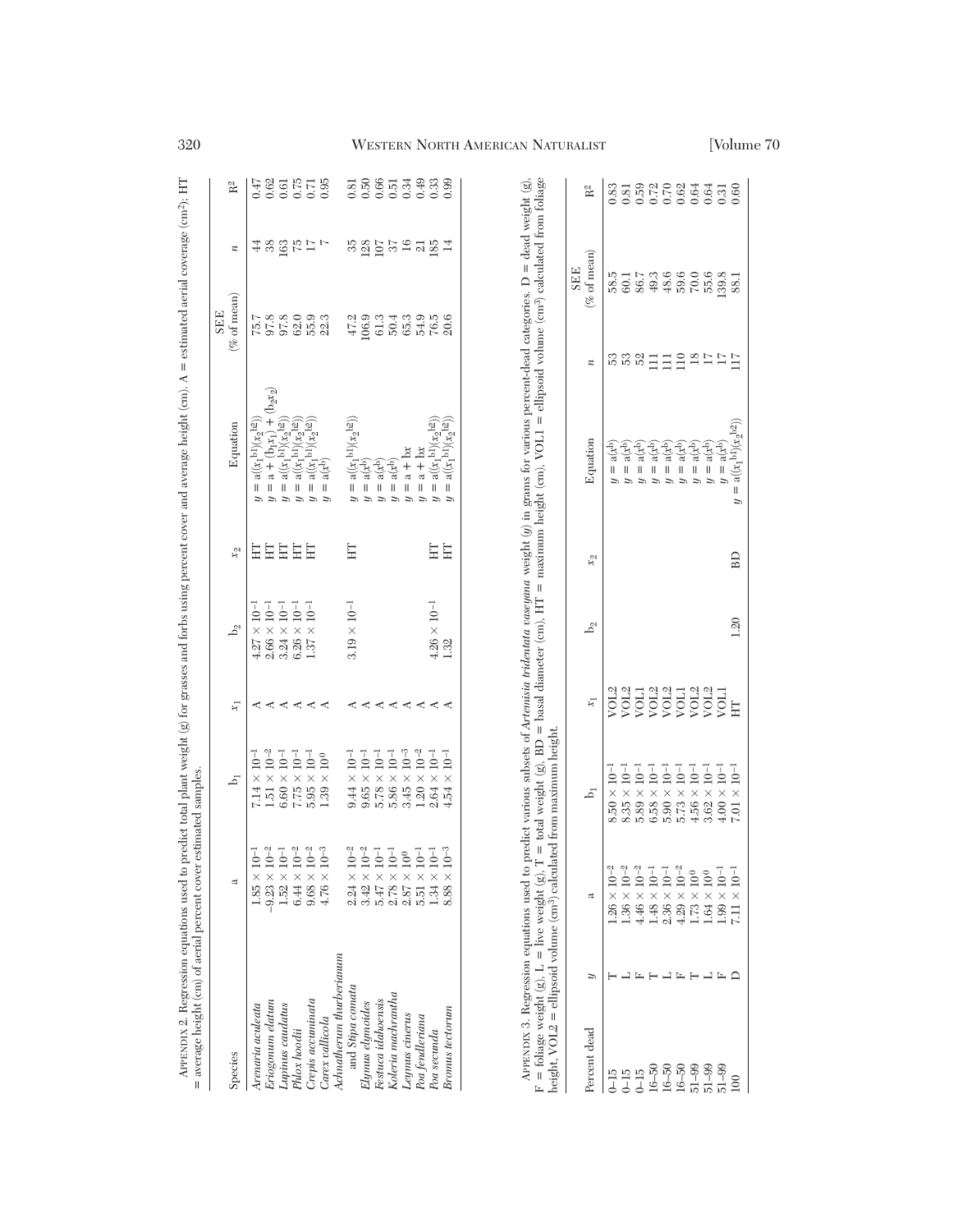| defined in Appendix 3.                    |                   |                               |                                                                                           |                                                        |                                                              |                        |                  |                                                                                                     |                    | <b>SEE</b>                                                    |                         |
|-------------------------------------------|-------------------|-------------------------------|-------------------------------------------------------------------------------------------|--------------------------------------------------------|--------------------------------------------------------------|------------------------|------------------|-----------------------------------------------------------------------------------------------------|--------------------|---------------------------------------------------------------|-------------------------|
| Percent dead                              | Þ                 | ದ                             | h,                                                                                        |                                                        | $x_1$                                                        | $b_2$                  | $\mathfrak{X}_2$ | Equation                                                                                            | $\boldsymbol{n}$   | $\mathscr{C}$ of mean)                                        | $R^2$                   |
| $0 - 15$                                  |                   | $10^{-2}$<br>$\times$<br>3.57 | $\times$<br>8.10                                                                          | $\bar{10}$ <sup>-1</sup>                               |                                                              |                        |                  | ે<br>તુરુ<br>Ш                                                                                      |                    | 66.9                                                          | 0.84                    |
| $0 - 15$                                  | ᆜ                 | $2.15 \times 10^{-2}$         | $8.51 \times 10^{-1}$                                                                     |                                                        | > 2013<br>2013 2013<br>2014 2015 2016<br>2012 2015 2016 2014 |                        |                  | $\mathbf{a}(\mathbf{x}^\mathrm{b})$<br>$\mathsf{I}$                                                 | ន្តន្តន្តន្តន្ទន្ទ | 63.7                                                          | 0.87                    |
| $0 - 15$                                  | Ŀ                 | $3.95 \times 10^{-2}$         | $5.84 \times 10^{-1}$                                                                     |                                                        |                                                              |                        |                  | લુંદર<br>$\label{eq:1} \prod_{i=1}^n \left\{ \prod_{i=1}^n \frac{1}{n_i} \right\}$                  |                    | 44.0                                                          | 0.87                    |
| $16 - 50$                                 | $\vdash$          | $3.39 \times 10^{-4}$         | $1.18\times10^{0}$                                                                        |                                                        |                                                              |                        |                  | $\mathbf{a}(\mathbf{x}^\mathrm{b})$<br>$\mathsf{I}$                                                 |                    | 43.2                                                          | 0.94                    |
| $16 - 50$                                 | 山                 | $4.56 \times 10^{-5}$         | $1.31\times10^{0}$                                                                        |                                                        |                                                              |                        |                  | (के)<br>बर्<br>$\sf II$<br>$\tilde{a}$                                                              |                    | 47.0                                                          |                         |
| $16 - 50$                                 |                   | $5.87 \times 10^{-4}$         | $9.54 \times 10^{-1}$                                                                     |                                                        |                                                              |                        |                  | $\mathrm{a}^{(x)}$<br>$\sf II$<br>$\tilde{u}$                                                       |                    | 68.1                                                          |                         |
| $51 - 99$                                 | $F \rightarrow F$ | $4.33 \times 10^{-1}$         | $5.82 \times 10^{-1}$                                                                     |                                                        |                                                              |                        |                  | $a(x^{b})$<br>$\label{eq:1} \mathsf{II}$<br>$\tilde{a}$                                             |                    | 42.4                                                          |                         |
| $51 - 99$                                 | 山丘                | $1.38 \times 10^{-1}$         | $5.95 \times 10^{-1}$                                                                     |                                                        |                                                              |                        |                  | ે<br>તુરુ<br>$\mathsf{I}$<br>$\tilde{a}$                                                            |                    | 42.6                                                          |                         |
| $51 - 99$                                 |                   | $1.33 \times 10^{-1}$         | $4.61 \times 10^{-1}$                                                                     |                                                        |                                                              |                        |                  | $\mathrm{a}^{(x)}$<br>$\lvert \rvert$                                                               |                    | 90.5                                                          |                         |
| 100                                       | ≏                 | $\times 10^{-1}$<br>6.20      | $1.66\times$                                                                              | $10^{\,0}$                                             | E                                                            | $-3.66 \times 10^{-1}$ | BD               | $a((x_1^{b_1})(x_2^{b_2}))$<br>II<br>Þ                                                              |                    | \$0.4                                                         | 0.44                    |
| Species                                   |                   | Þ                             |                                                                                           | ۵,                                                     | $x_1$                                                        | $b_2$                  | $x_2$            | Equation                                                                                            | $\boldsymbol{z}$   | $\left( \% \text{ of mean} \right)$<br><b>SEE</b>             | $\mathbb{R}^2$          |
| Artemisia arbuscula                       |                   |                               | $\times 10^{-8}$<br>7.16                                                                  | $\times\ 10^0$<br>2.02                                 | VOL2                                                         |                        |                  | $a(x^b)$<br>II                                                                                      | 2                  | 33.5                                                          | 0.96                    |
| Artemisia arbuscula                       |                   |                               | 4.25                                                                                      | $1.80\times10^{0}$                                     | VOL <sub>2</sub>                                             |                        |                  | $\mathbf{a}(\mathbf{x}^\mathrm{b})$<br>II                                                           | $\mathbf{E}$       | 14.93                                                         | 0.94                    |
| Artemisia arbuscula                       |                   | 匞                             | $\begin{array}{l} \mathrm{1\times10^{-7}} \\ \mathrm{2\times10^{-7}} \end{array}$<br>6.62 | $6.78 \times 10^{-1}$                                  | <b>NOTI</b>                                                  |                        |                  | $a(x^{b})$ .<br>$\parallel$                                                                         | $\overline{19}$    | 62.5                                                          | 0.56                    |
| Ephedra viridis                           |                   |                               |                                                                                           | $1.26 \times 10^{-3}$                                  | VOL2<br>VOL2<br>VOL2                                         |                        |                  | $x_*$ e<br>$\, \parallel$<br>$\tilde{u}$                                                            | $\overline{14}$    |                                                               | 0.90                    |
| Ephedra viridis                           |                   |                               |                                                                                           | $1.13 \times 10^{-3}$                                  |                                                              |                        |                  | $x_*$<br>$\ensuremath{\mathsf{II}}$<br>$\tilde{v}$                                                  |                    | ଉିତ                                                           |                         |
| $\mathop{Eriogonum}\nolimits$ microthecum |                   |                               | $10^{-2}$<br>$\times$<br>8.53                                                             | $4.69 \times 10^{-1}$                                  |                                                              |                        |                  | ી<br>તરી<br>$\ensuremath{\mathsf{II}}$<br>$\tilde{v}$                                               |                    | 37.5                                                          |                         |
| Enigonum microthe cum                     |                   |                               | $7.50\phantom{0}$ $1.15\phantom{0}$                                                       | $8.79 \times 10^{-1}$                                  | $\frac{\text{A}}{\text{VOL}2}$                               | $2.15 \times 10^{-1}$  | Ë                | $\mathrm{bl}\rangle(x_2^{\mathrm{b}2}))$<br>$a(x_1^b)$<br>$\ensuremath{\mathsf{II}}$<br>$\tilde{u}$ |                    |                                                               |                         |
| Leptodactylon pungens                     |                   | コエコエコエ                        | $\begin{array}{c} \times \ 10^{-2} \\ \times \ 10^{-1} \\ \times \ 1 \end{array}$         | $4.90 \times 10^{-1}$                                  |                                                              |                        |                  | alx <sup>ib</sup><br>$\, \parallel$<br>っ                                                            |                    | $\begin{array}{l} 47.7 \\ 15.0 \\ 50.7 \\ 7.3 \\ \end{array}$ | 565176<br>56500<br>5600 |
| Leptodactylon pungens                     |                   |                               | 2.33                                                                                      | $3.75 \times 10^{-1}$                                  | VOL <sub>2</sub>                                             |                        |                  | $\mathbf{a}(\mathbf{x}^\mathrm{b})$<br>$\, \parallel$                                               |                    |                                                               |                         |
| Symphoricarpos oreophilus                 |                   |                               | ${\rm 10^{-3}}$ ${\rm 10^{-3}}$<br>$\times$<br>5.52                                       | $7.99 \times 10^{-1}$                                  | VOL <sub>2</sub>                                             |                        |                  | $\mathbf{a}(\mathbf{x}^\mathrm{b})$<br>$\label{eq:1} \quad \text{  }$                               | 19 3 3 3 3 3 3 3   |                                                               | 0.84                    |
| Symphoricarpos oreophilus                 |                   | 그 뜨                           | $10^{-3}$<br>$\times$<br>3.92<br>6.21                                                     | $7.66 \times 10^{-1}$<br>$10^{-1}$<br>$\times$<br>6.67 | VOL <sub>2</sub><br>VOL <sub>2</sub>                         |                        |                  | ે<br>તુરુ<br>$\mathbf{a}(\mathbf{x}^\mathrm{b})$<br>II<br>II                                        |                    | 54.9<br>76.1                                                  | 0.84                    |
| Symphoricarpos oreophilus                 |                   |                               |                                                                                           |                                                        |                                                              |                        |                  |                                                                                                     |                    |                                                               |                         |

# 2010] ESTIMATION OF UNDERSTORY BIOMASS AND FUEL LOADS 321